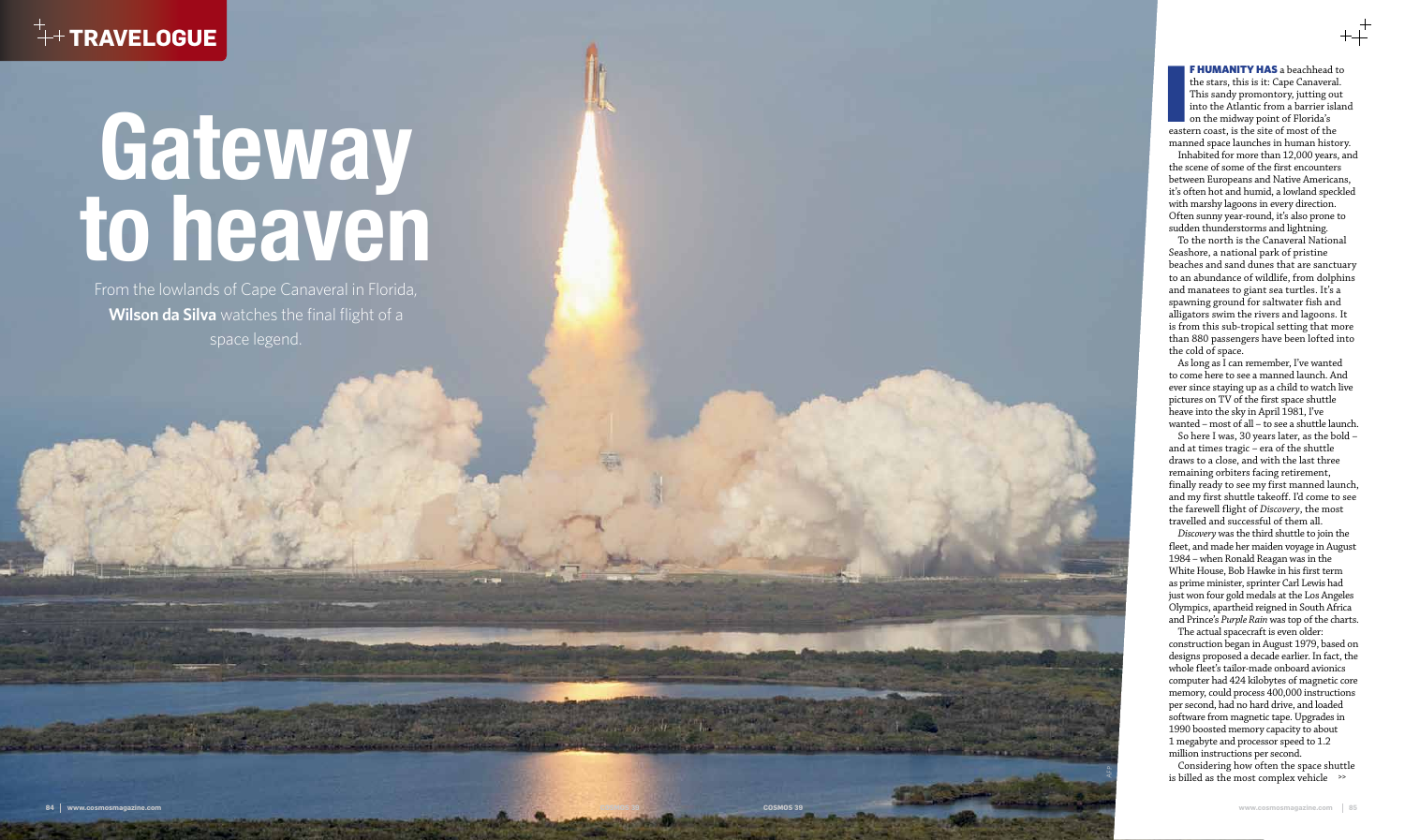>> ever built, and its decades-long poster child status for everything futuristic, it's amazing just how much of a technological relic it is. My iPhone has more memory than the avionics!

But it was the first civilian craft to use a computerised fly-by-wire digital flight control system, with no mechanical or hydraulic links between the pilot's joystick and the control surfaces or thrusters – the kind we take for granted on modern airplanes. It did not burn out its heat shield on re-entry, and it was the first reusable spacecraft.

**SINCE ITS MAIDEN** flight, *Discovery* has completed 39 missions, making it the most successful in NASA's fleet. It benefited from lessons learned in the construction and testing of its sister craft, which is why it weighs some 3,000 kg less than the first shuttle, *Columbia*.

Unofficially, it's considered 'the lucky shuttle': after the disasters that destroyed *Challenger* at takeoff in 1986 and *Columbia* on re-entry in 2003 (its two sisters from the original fleet of three), *Discovery* was twice chosen to restart the shuttle program.

**THE DRIVE TO** the launch site is a collage of multi-lane highways and abundant elephant grass interspersed with rivers and lagoons and, of course, bridges and causeways. It's not hard to believe that there are almost 7,800 lakes and 19,000 km of waterways in Florida. More surprising is the unending banality

And she has indeed had a colourful run: launching the Hubble Space Telescope, flying the first female shuttle pilot, Eileen Collins (who also became the first female shuttle commander, also aboard *Discovery*). It was the first – and the last – shuttle to dock with *Mir*, Russia's space station, put Australia's first communications satellite,

Aussat 1, into orbit, twice repaired Hubble, and was first shuttle to dock with the International Space Station. It flew the highest altitude, and carried the oldest human into space: John Glenn, who was 77 and a U.S. Senator at the time and who had made his name as the first American to orbit the Earth in 1962.

"It's just amazing what this vehicle can do," astronaut Eric Boe, the pilot for *Discovery*'s final flight, told a news conference. "It can launch like a rocket, go into orbit, change into a spacecraft and then land as a hypersonic airplane. What's amazing is just how well she sails. It's an honour and privilege for all of us to get the chance to fly on her final voyage."

of crass Americana: multi-coloured signs

atop tall towers are everywhere, advertising Dennys, Jack in the Box, Burger King, TGI Friday's, U-Haul – along with a plethora of makeshift signs hollering daily specials in large magnetic letters.

LAUNCH PAD 39A is where shuttles fly from, part of a launch complex built for the Apollo program. Its sister 39B was deactivated in 2007, and *Discovery* was the last to use it; NASA is now offering the pad and facilities to private companies for the commercial space market.

I'd arrived the night before in Orlando, the nearest international airport, and driven to my motel in Titusville, a sizeable town just across the Indian River from the Kennedy Space Centre. Having breakfast at a diner that morning, I watched the morning news shows excitedly discussing the last flight of *Discovery*, with a live cross to reporters at Cape Canaveral, in between weather forecasts and live traffic updates.

Although only a short drive away, I hadn't factored in that 40,000 people had descended on the region – known as the Space Coast – to see this historic last hurrah. Despite leaving with plenty of time, I was immediately caught in a massive traffic jam that stretched across the causeway and into the outskirts of Titusville. And this was almost seven hours before the scheduled launch. On the radio, I heard that at 10.30 am, the last parking spots in the premier viewing areas around the cape had already been snapped up.

**DISCOVERY WAS NAMED after two** historic vessels of the past: one used by 17th century English navigator Henry Hudson to explore Canada's Hudson Bay and search for a northwest passage from the Atlantic to India; and one by British explorer James Cook in the 1770s in voyages in the South Pacific, leading to the discovery of the Hawaiian Islands.

More than six weeks earlier, I'd applied for a press pass to see the takeoff from the Launch Complex 39 Press Site, where journalists and camera crews have been covering manned flights since Apollo 8 in 1968. But getting there required peeling back four layers of security, and validating my documentation at various buildings before I could pick up my site access and press passes. With all three approaches across the river clogged with slow-moving cars, it took some time – and patience.

With my passes in hand, I barrelled down the road toward the Vehicle Assembly Building, reputedly the fourth largest building in the world by volume: 160 m high and enclosing 3.7 million  $\mathrm{m}^{3}.$ Originally built to allow the vertical assembly of the Saturn V rocket that took men to the Moon, it's now where the shuttle orbiter – the 'spaceplane'

#### **Almost 4.8 km to the northeast, I could see the orange external tank and just make out the white livery of** *Discovery***. The beast was awakening.**



component – is mated with the massive orange-coloured external fuel tank and the two solid rocket boosters.

The whole assembly sits atop a mobile launch platform that is moved slowly to the launch pad 5.6 km away on a Crawler-Transporter: gigantic self-powered land vehicles that can move 7,900 tonnes at a top speed of 1.6 km/h. Built for US\$14 million in the 1960s, there are two of them, and each have two control cabins at either end and require a team of nearly

30 engineers, technicians and drivers to operate the vehicle on its six-hour journey.

By the time I reached the press site, engineers had begun loading the shuttle's external tank with about 2 million litres of cryogenic propellants. The orbiter's onboard fuel cells, inertial instruments and communications had been activated. Almost 4.8 km to the northeast, I could see the orange external tank and just make out the white livery of *Discovery*. The beast was awakening.

Soon, the six astronauts would begin making their way to the pad. I took a vantage point near the iconic digital countdown clock, which is not just big – it's mammoth. A little worse for wear, it uses large, oldschool incandescent light bulbs to shape its numbers. Behind it, there's a long series of lakes, coves and creeks between the elevated mound where media facilities are located, and the launch pad. More than 200 people were already on the site, and the foreshore was festooned with camera tripods.

The News Centre, as the area is known, has several buildings: a 100-seat auditorium for press conferences, 15 site support offices, common workspace for journalists and two libraries. Major outlets such as CBS, NBC, CNN and Reuters had their own prefab shacks. The main press room has six large LCD screens with direct feeds from

various sites: the gantry leading into the orbiter, weather and radar maps, and multiple angles of the launch pad.

In the hours that followed, the astronauts entered the orbiter in their bright orange spacesuits and strapped in, their helmets by their sides, and began a long list of verbal checks with Launch Control at the Kennedy Space Centre and Mission Control at the Johnson Space Centre in Houston. Technicians in white overalls, baseball caps and head-mounted radios closed the hatch, checked seals for leaks and went through seemingly hundreds of detailed crosschecks.

"We're wrapping up the space shuttle program," astronaut Steve Lindsey, commander of *Discovery*'s last mission – known as STS-133 – told reporters before takeoff. "Besides the excitement of completing the International Space Station and all the things we do, I hope people get a sense of the history of what the shuttle is and what we've done and what's ending. Because they'll probably never see anything like it flying again."

And Cape Canaveral has been where all of the journeys began. Since 1961 there have been 165 manned launches here – from the nearby Cape Canaveral Air Force Station where the pioneering Mercury and Gemini capsules were launched, to the Kennedy Space Centre, built for the Apollo missions.

Since they first lit up the skies in 1981, space shuttles have been the workhorse of human spaceflight, taking more than 800 passengers into space. The most diligent of them has been *Discovery*, which in 39 missions has spent a cumulative 365 days in space and travelled more than 238 million km orbiting the planet.

### **My stomach fluttered, and I found myself watching open-mouthed.**



**Barrelling down the spaceport access road after clearing security.**